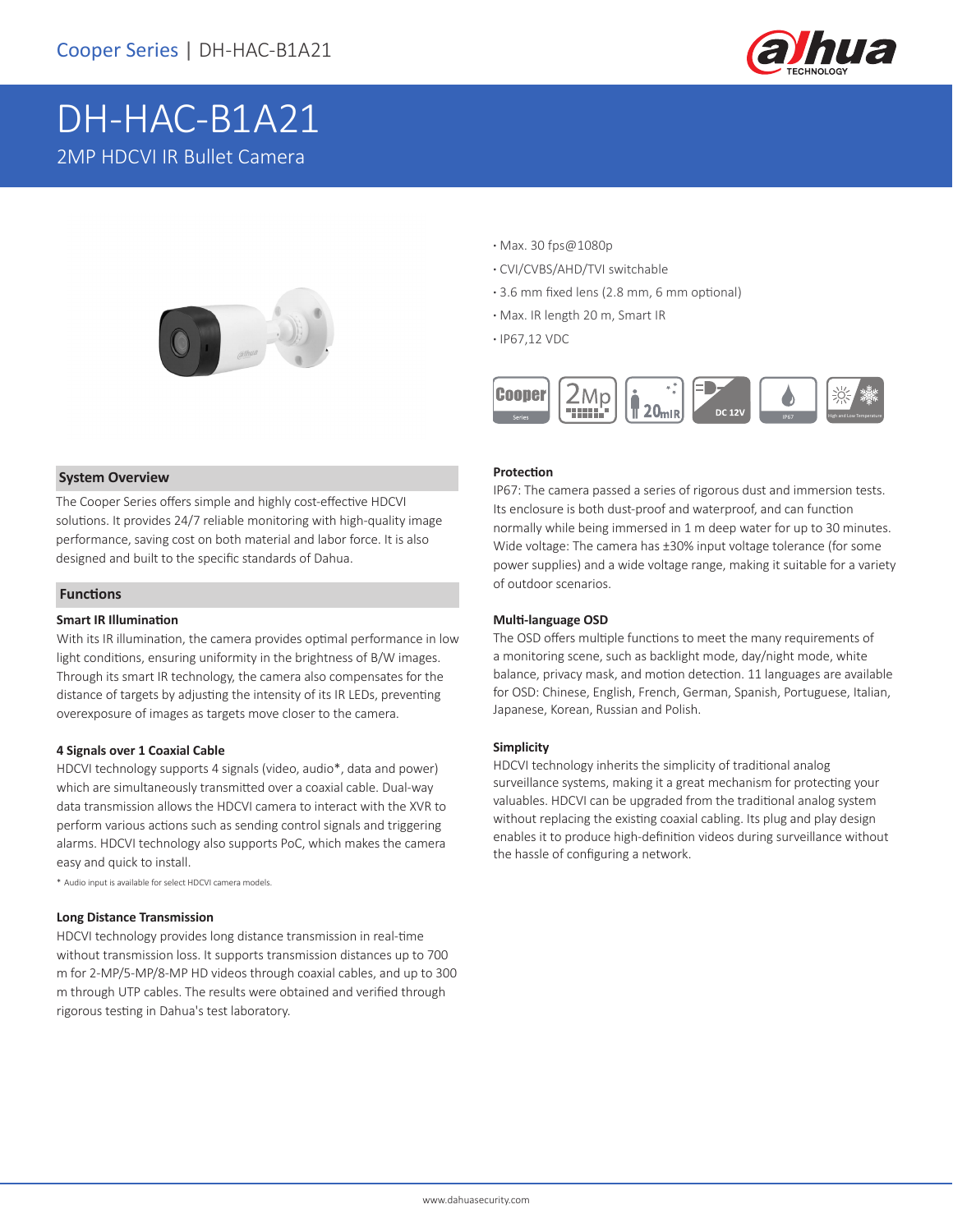# Cooper Series | DH-HAC-B1A21

## **Technical Specification**

### Camera

| Pixel                        |          | 2 MP                                                                                               |                       |                                |                     |
|------------------------------|----------|----------------------------------------------------------------------------------------------------|-----------------------|--------------------------------|---------------------|
| Image Sensor                 |          | 2MP CMOS                                                                                           |                       |                                |                     |
| Max. Resolution              |          | 1920 (H) × 1080 (V)                                                                                |                       |                                |                     |
| <b>Scanning System</b>       |          | Progressive                                                                                        |                       |                                |                     |
| Electronic Shutter Speed     |          | PAL: 1/25 s-1/100,000 s<br>NTSC: 1/30 s-1/100,000 s                                                |                       |                                |                     |
| Min. Illumination            |          | 0.04 lux@F2.0 (Color, 30 IRE)<br>0.004 lux@F2.0 (B/W, 30 IRE)<br>0 lux (Illuminator on)            |                       |                                |                     |
| S/N Ratio                    |          | $>65$ dB                                                                                           |                       |                                |                     |
| <b>Illumination Distance</b> |          | 20 m (65.62 ft)                                                                                    |                       |                                |                     |
| Illuminator On/Off Control   |          | Auto/Manual                                                                                        |                       |                                |                     |
| Illuminator Number           |          | 2 (IR light)                                                                                       |                       |                                |                     |
| Pan/Tilt/Rotation Range      |          | Pan: 0°-360°<br>Tilt: 0°-90°<br>Rotation: 0°-360°                                                  |                       |                                |                     |
| Lens                         |          |                                                                                                    |                       |                                |                     |
| Lens Type                    |          | Fixed-focal                                                                                        |                       |                                |                     |
| Lens Mount                   |          | M12                                                                                                |                       |                                |                     |
| Focal Length                 |          | 2.8 mm; 3.6 mm; 6 mm                                                                               |                       |                                |                     |
| Max. Aperture                |          | F2.0                                                                                               |                       |                                |                     |
| Field of View                |          | 2.8 mm: H: 100°; V: 53°; D: 120°<br>3.6 mm: H: 82°; V: 42°; D: 98°<br>6 mm: H: 53°; V: 30°; D: 60° |                       |                                |                     |
| Iris Control                 |          | Fixed                                                                                              |                       |                                |                     |
| Close Focus Distance         |          | 2.8 mm: 0.6 m (1.97 ft)<br>3.6 mm: 1.0 m (3.28 ft)<br>6 mm: 2.0 m (6.56 ft)                        |                       |                                |                     |
|                              | Lens     | Detect                                                                                             | Observe               | Recognize                      | Identify            |
| <b>DORI</b><br>Distance      | $2.8$ mm | 46.9 m<br>(153.87 ft)                                                                              | 18.8 m<br>(61.68 ft)  | 9.4 <sub>m</sub><br>(30.84 ft) | 4.7 m<br>(15.42 ft) |
|                              | 3.6 mm   | 60.9 m<br>(199.80 ft)                                                                              | 24.3 m<br>(79.72 ft)  | 12.2 m<br>(40.03 ft)           | 6.1 m<br>(20.01 ft) |
|                              | 6 mm     | 82.8 m<br>(271.65 ft)                                                                              | 33.1 m<br>(108.60 ft) | 16.6 m<br>(54.46 ft)           | 8.3 m<br>(27.23 ft) |

| <b>WDR</b>                   | <b>DWDR</b>                                                                                                                                                                                             |  |  |
|------------------------------|---------------------------------------------------------------------------------------------------------------------------------------------------------------------------------------------------------|--|--|
| White Balance                | Auto; Area white balance                                                                                                                                                                                |  |  |
| Gain Control                 | Auto/Manual                                                                                                                                                                                             |  |  |
| Noise Reduction              | 2D <sub>NR</sub>                                                                                                                                                                                        |  |  |
| Smart Illumination           | Yes                                                                                                                                                                                                     |  |  |
| Mirror                       | Yes                                                                                                                                                                                                     |  |  |
| Privacy Masking              | Off/On (8 areas, rectangle)                                                                                                                                                                             |  |  |
| Certification                |                                                                                                                                                                                                         |  |  |
| Certifications               | CE (EN55032:2015, EN61000-3-2:2014, EN61000-<br>3-3:2013, EN55024:2010+A1:2015, EN55035:2017,<br>EN50130-4:2011+A1:2014, EN62368-1:2014+A11:2017)<br>FCC (CFR 47 FCC Part 15 subpartB, ANSI C63.4-2014) |  |  |
| Port                         |                                                                                                                                                                                                         |  |  |
| Video Output                 | Video output choices of CVI/TVI/AHD/CVBS by one BNC<br>port                                                                                                                                             |  |  |
| Power                        |                                                                                                                                                                                                         |  |  |
| Power Supply                 | 12 VDC ± 30%                                                                                                                                                                                            |  |  |
| Power Consumption            | Max. 2.7 W (12 VDC, IR on)                                                                                                                                                                              |  |  |
| Environment                  |                                                                                                                                                                                                         |  |  |
| <b>Operating Temperature</b> | -40 °C to +60 °C (-40 °F to 140 °F)                                                                                                                                                                     |  |  |
| <b>Operating Humidity</b>    | <95% (RH), non-condensing                                                                                                                                                                               |  |  |
| Storage Temperature          | -40 °C to +60 °C (-40 °F to +140 °F)                                                                                                                                                                    |  |  |
| Protection                   | <b>IP67</b>                                                                                                                                                                                             |  |  |
| Structure                    |                                                                                                                                                                                                         |  |  |
| Casing                       | Plastic                                                                                                                                                                                                 |  |  |
| <b>Product Dimensions</b>    | 149.3 mm × 69.8 mm × 69.8 mm (5.88" × 2.75" × 2.75")                                                                                                                                                    |  |  |
| Packaging Dimensions         | 164 mm × 79 mm × 90 mm (6.46" × 3.11" × 3.54")                                                                                                                                                          |  |  |
| Net Weight                   | 0.14 kg (0.31 lb)                                                                                                                                                                                       |  |  |
| Gross Weight                 | 0.17 kg (0.37 lb)                                                                                                                                                                                       |  |  |
| Installation                 | Wall mount; ceiling mount; horizontal pole mount                                                                                                                                                        |  |  |

### Video

| Video Frame Rate | CVI:<br>PAL: 1080p@25 fps; 720p@25 fps<br>NTSC: 1080p@30 fps; 720p@30 fps<br>TVI:<br>PAL: 1080p@25 fps; 720p@25 fps<br>NTSC: 1080p@30 fps; 720p@30 fps<br>AHD:<br>PAL: 1080p@25 fps; 720p@25 fps<br>NTSC: 1080p@30 fps; 720p@30 fps<br>CVBS:<br>PAI: 960H<br><b>NTSC: 960H</b> |
|------------------|--------------------------------------------------------------------------------------------------------------------------------------------------------------------------------------------------------------------------------------------------------------------------------|
| Resolution       | 1080p (1920 × 1080); 720p (1280 × 720); 960H (960 ×<br>$576/960 \times 480$                                                                                                                                                                                                    |
| Day/Night        | Auto (ICR)/Color/B/W                                                                                                                                                                                                                                                           |
| BI C             | BLC; HLC; DWDR                                                                                                                                                                                                                                                                 |